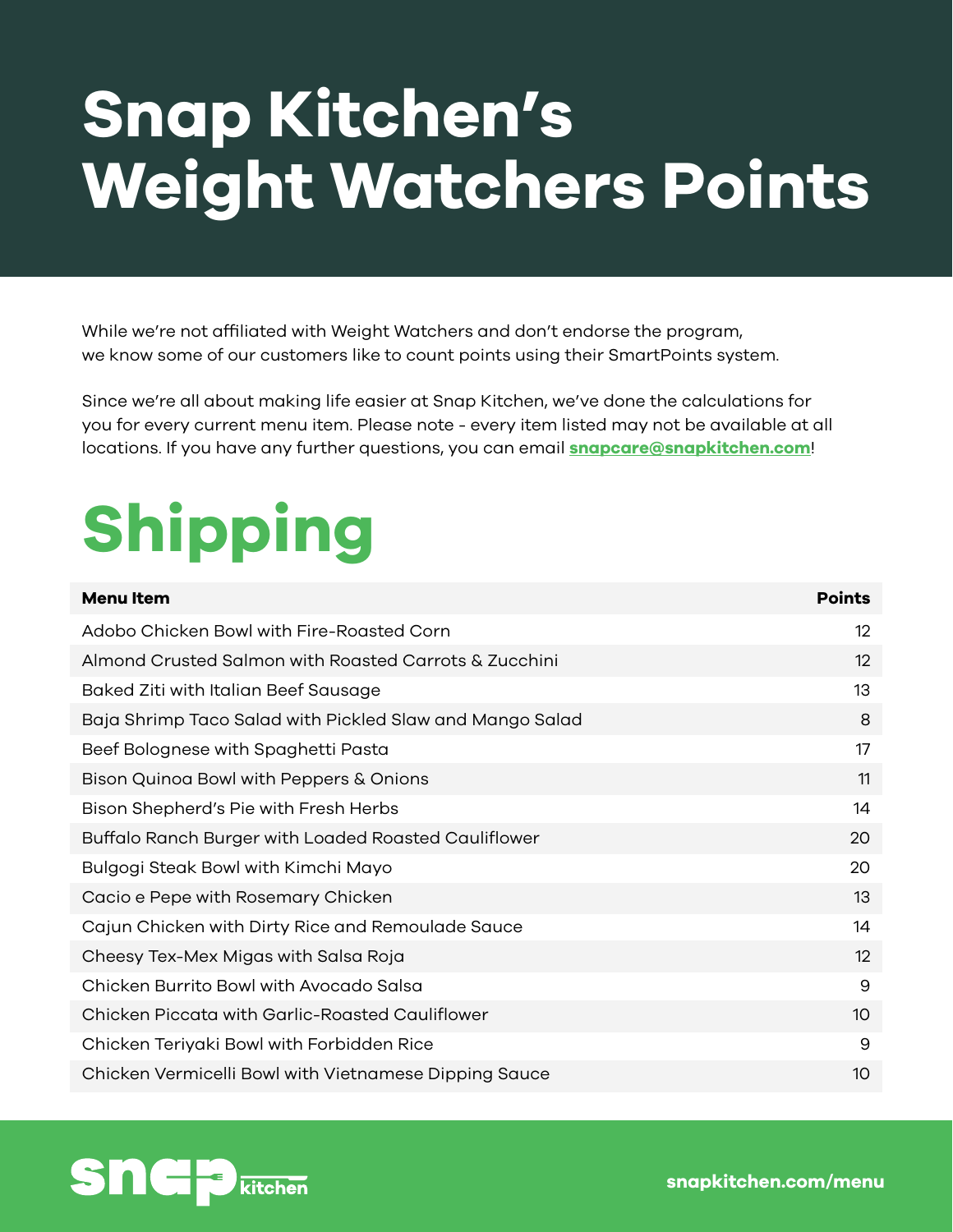| <b>Menultem</b>                                          | <b>Points</b>   |
|----------------------------------------------------------|-----------------|
| Chipotle Fish Taco Bowl with Cilantro Crema              | 11              |
| Chorizo and Potato Breakfast Tacos with Salsa Roja       | 20              |
| Coconut Curry Chicken Bowl with Thai Basil               | 21              |
| Herb Butter Steak with Bacon Roasted Brussels Sprouts    | 14              |
| Herb Chicken with Mediterranean Sauce & Green Beans      | 9               |
| Herb Crusted Salmon with Roasted Broccoli & Feta         | 9               |
| Korean BBQ Meatballs with Sesame Broccoli & Carrots      | 17              |
| Lemon Poppy Seed Pancakes with Sausage and Berry Compote | 19              |
| Mongolian Beef with Sesame Broccoli                      | 10 <sup>°</sup> |
| Peach BBQ Brisket with Loaded Cauliflower                | 16              |
| Shawarma Chicken Bowl with Lemon-Tahini Sauce            | 16              |
| Shrimp Paella with Spanish Chorizo                       | 11              |
| Steak Street Tacos & Spanish Rice Pilaf with Salsa Verde | 13              |
| Stir-Fry Chicken and Broccoli with Garlic Sauce          | 7               |
| Tex Mex Breakfast Wrap with Homemade Salsa               | 13              |
| Turkey Chili with Beans and Cheddar Cheese               | 9               |
| Turkey Meatloaf with Potato-turnip Mash & Green Beans    | 12              |

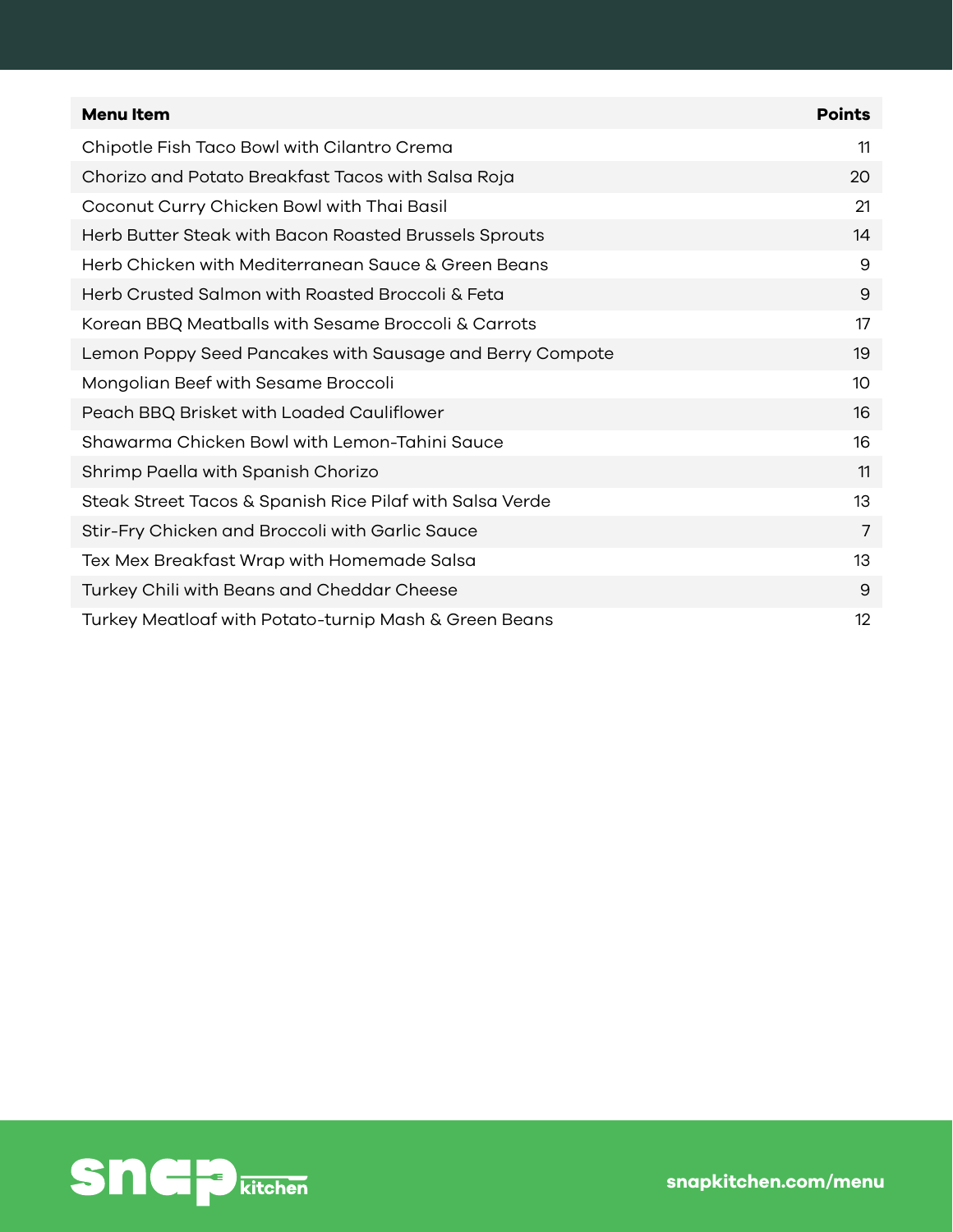### **Proteins & Sides**

| <b>Menultem</b>                                      | <b>Points</b>  |
|------------------------------------------------------|----------------|
| Angus Burgers                                        | 8              |
| <b>Bacon-Roasted Brussels Sprouts</b>                | 5              |
| Cajun Chicken                                        | 3              |
| Deviled Egg Salad                                    | 7              |
| <b>Herb Roasted Chicken</b>                          | 4              |
| Hill Country Chicken Salad with Cranberries & Pecans | 10             |
| Korean Meatballs                                     | 21             |
| <b>Loaded Cauliflower</b>                            | 5              |
| Potato-Turnip Mash                                   | 4              |
| Roasted Broccoli and Feta                            | $\overline{4}$ |

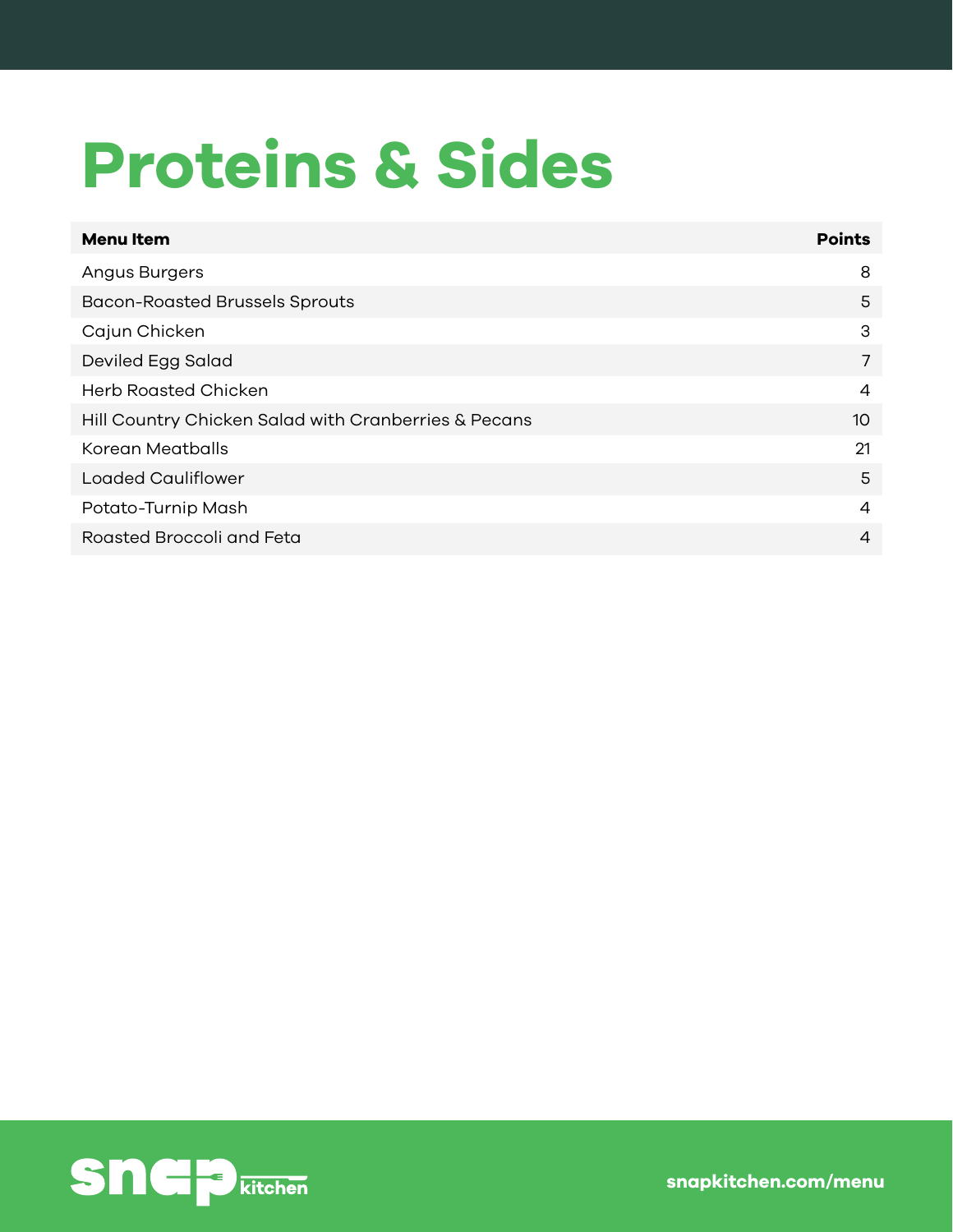### **Texas In-Store**

### **Breakfast**

| <b>Menu</b> Item                                | <b>Points</b> |
|-------------------------------------------------|---------------|
| Almond Butter Pancakes with Mixed Berry Compote | 13            |
| Base Culture Sweet Paleo Banana Bread           | 15            |
| Cocojune Pure Coconut Yogurt                    | 11            |
| Mush Apple Cinnamon Overnight Oats              | 9             |
| Mush Dark Chocolate                             | 6             |
| Mush Vanilla Bean Overnight Oats                | 10            |
| Mush Wild Blueberry Overnight Oats              | 10            |
| Siggi's Plain Yogurt                            |               |
| Alamark Hard Boiled Eggs                        | 4             |

### **Lunch & Dinner**

| Menu Item                                                   | <b>Points</b> |
|-------------------------------------------------------------|---------------|
| Beef Bolognese with Spaghetti Pasta (Large)                 | 29.           |
| Carne Asada with Fire-Roasted Corn and Cilantro Chimichurri | 14            |
| Chicken Burrito Bowl with Avocado Salsa (Large)             | 15            |
| Grilled Chicken with Sweet Potatoes & Green Beans (Large)   | 15            |
| Turkey Chili with Beans and Cheddar Cheese (Large)          | 15            |
| Watermelon Arugula Salad with Feta and Balsamic Glaze       | 4             |

#### **Proteins & Sides**

**Menu Item Points**

Almond-Crusted Salmon (Protein) 8

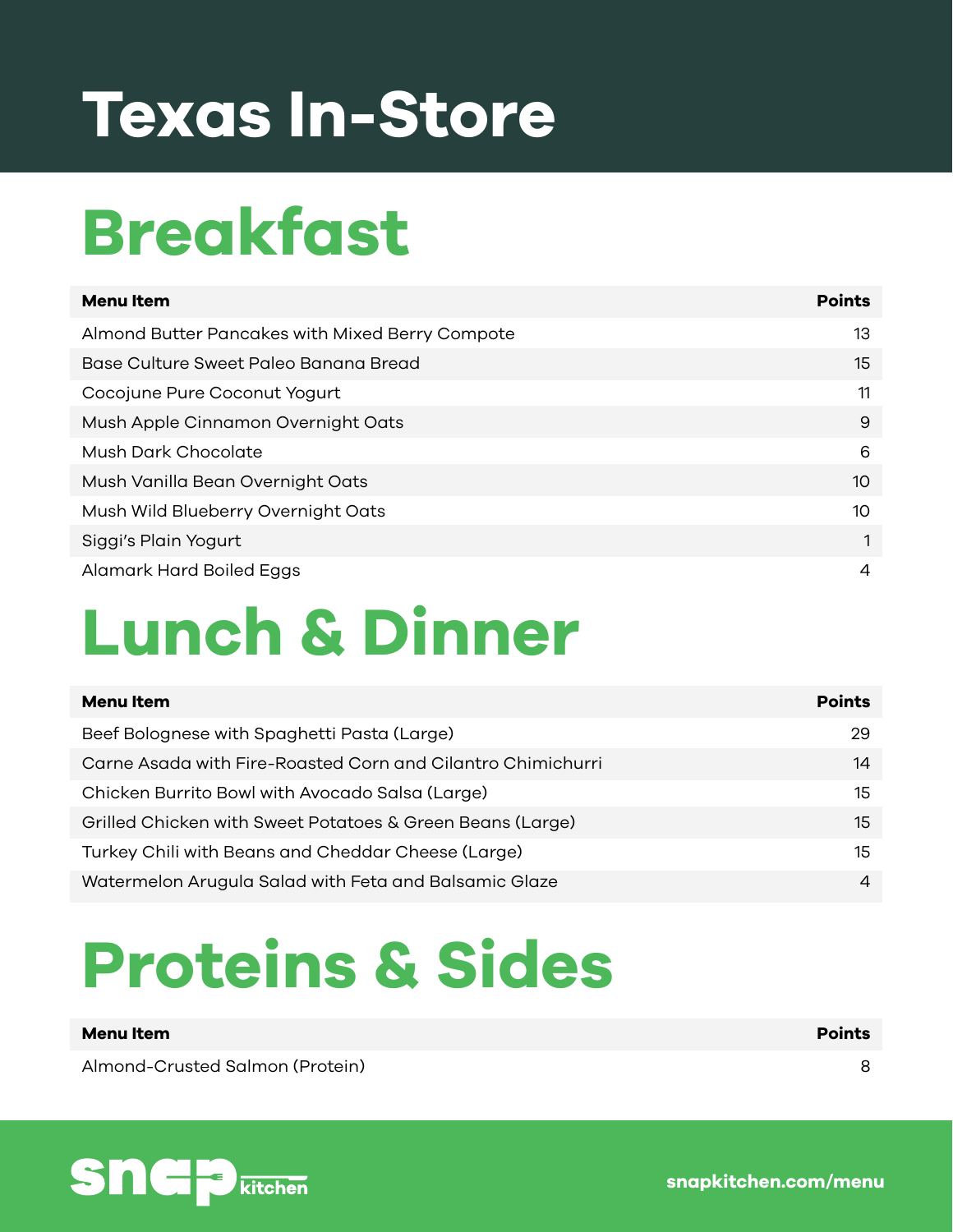## **Salads & Soups**

| <b>Points</b>   |
|-----------------|
| 15              |
| 12 <sup>°</sup> |
| 8               |
| 11              |
| 3               |
| 11              |
|                 |

#### **Snacks**

| <b>Menu Item</b>                      | <b>Points</b>  |
|---------------------------------------|----------------|
| Barnana Dark Chocolate Bites          | 8              |
| Chomps - Jalapeno                     | 3              |
| Chomps - Original Beef                | 3              |
| Hilo Life - Really Ranchy             | 10             |
| IQ Bar, Almond Butter Chip            | 5              |
| Lesser Evil Paleo Puffs "No Cheese"   | 5              |
| Nick's Free Range - Turkey Sticks     | $\overline{2}$ |
| Perfect Bar - Peanut Butter           | 11             |
| Perfect Bar - PB Chocolate Chip       | 10             |
| RX Bar - Chocolate Sea Salt           | 7              |
| RX Bar - Maple Sea Salt               | 6              |
| Rx Nut Butter - Vanilla Almond Butter | 6              |
| Siete Tortilla Chips - Ranch          | 5              |
| Siete Tortilla Chips - Sea Salt       | 4              |
| Sunshine Nut Co. Roasted Cashews      | 6              |
| Whisps - Asiago Pepper Jack           | 5              |
| Zucchini Veggie Crackers              | 4              |

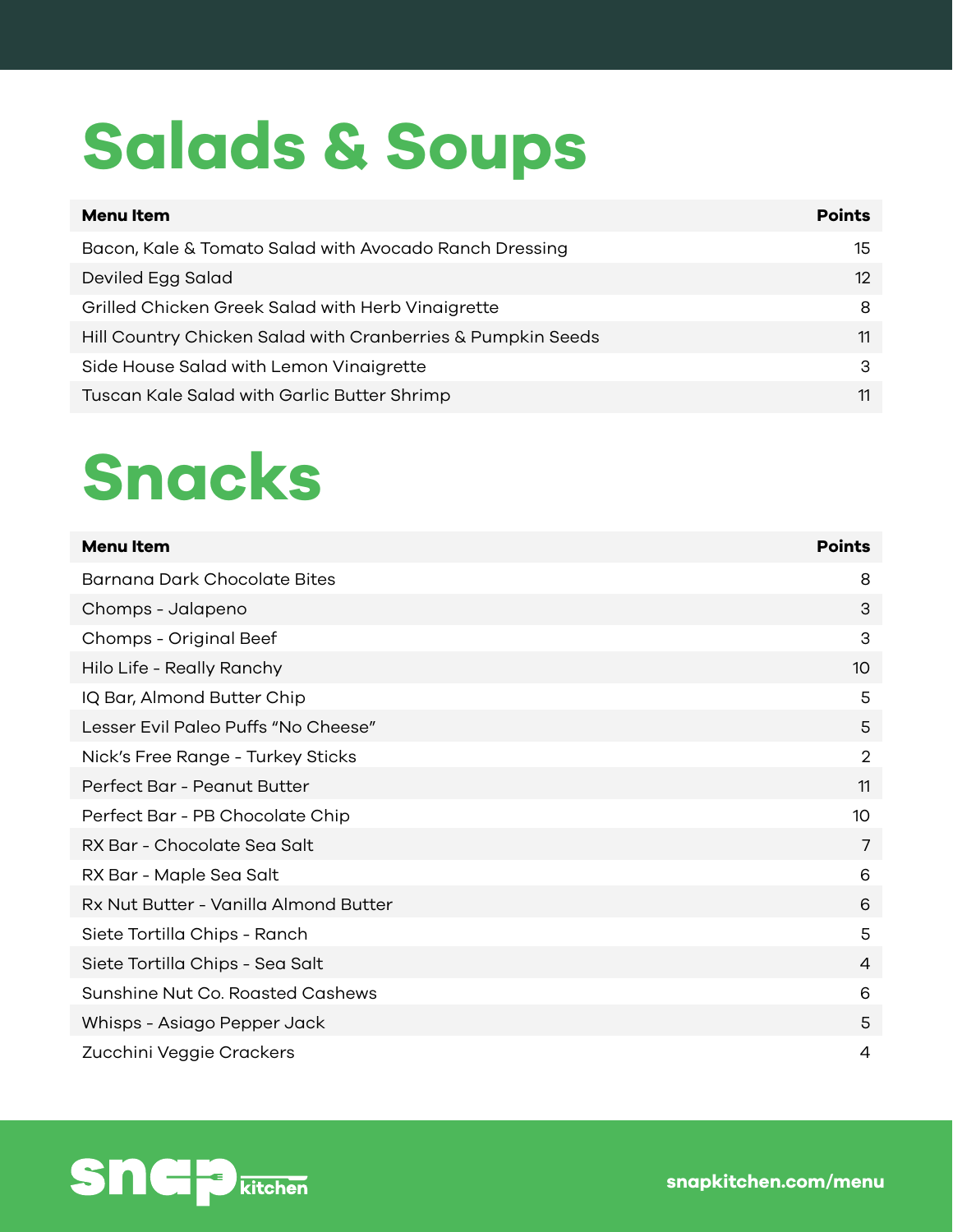## **Drinks**

| <b>Menultem</b>                        | <b>Points</b>  |
|----------------------------------------|----------------|
| Brew Dr Kombucha - Island Mango        | 4              |
| Chameleon Cold Brew                    | 0              |
| Gt's Watermelon Wonder Kombucha        | 4              |
| Honest Tea Just Black Unsweetened Tea  | $\Omega$       |
| Honest Tea Just Green Unsweetened Tea  | 0              |
| Iconic Protein Drink, Cacao and Greens | 1              |
| Iconic Protein Drink, Vanilla Bean     |                |
| OLIPOP - Orange Cream                  | $\overline{2}$ |
| OLIPOP - Strawberry Vanilla            | $\overline{2}$ |
| Pop And Bottle Classic Oat Milk Latte  | $\overline{4}$ |
| Pop And Bottle Vanilla Oat Milk Latte  | 4              |